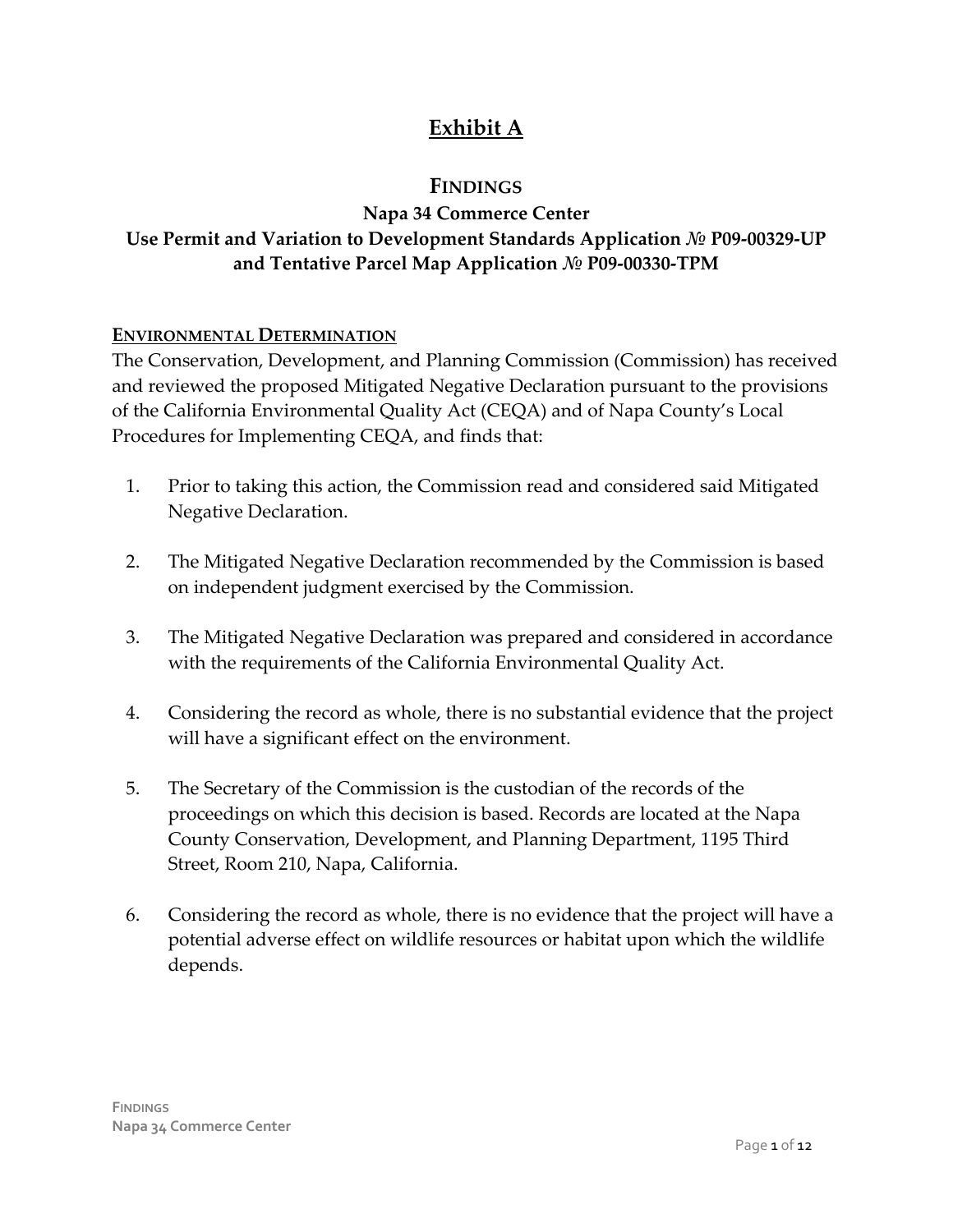## **USE PERMIT**

The Commission has reviewed the use permit modification request in accordance with the requirements of the Napa County Code §18.124.070 and makes the following findings:

- 7. The Commission has the power to issue a use permit under the Zoning Regulations in effect as applied to the Property. The project is consistent with the 1986 Airport Specific Plan, and is consistent with the Industrial Park: Airport Compatibility Combining (IP:AC) zoning district regulations which permit light industrial, warehousing, manufacturing, and office uses upon grant of a use permit. The project site is located in Zone D of the Airport Land Use Compatibility Plan which also allows the proposed uses.
- 8. The procedural requirements for a use permit set forth in Chapter 18.124 of the Napa County Code have been met. The use permit application has been filed and noticing and public hearing requirements have been met. The hearing notice and notice of availability of the proposed Mitigated Negative Declaration were posted on March 22, 2010 and copies of the notice were forwarded to property owners within 300 feet of the Property. The CEQA public comment period ran from March 22 through April 20, 2010.
- 9. The grant of a use permit, as conditioned, will not adversely affect the public health, safety, or welfare of the County of Napa. Various County departments have reviewed the project and commented regarding grading, drainage, access, parking, building permits, and fire protection. The City of American Canyon and the Napa Sanitation District have agreed to provide public water and sewer service, respectively. Conditions are recommended which will incorporate these comments into the project to assure the protection of the public health, safety, and welfare.
- 10. The proposed use complies with applicable provisions of the Napa County Code and is consistent with the policies and standards of the Napa County General Plan and the Airport Industrial Area Specific Plan.

With the requested variations to standards, the proposed use is consistent with the Industrial Park: Airport Compatibility Combination (IP:AC) zoning district regulations, as conditioned, including setbacks, landscaping, building height, parking requirements, lot coverage and floor area ratio.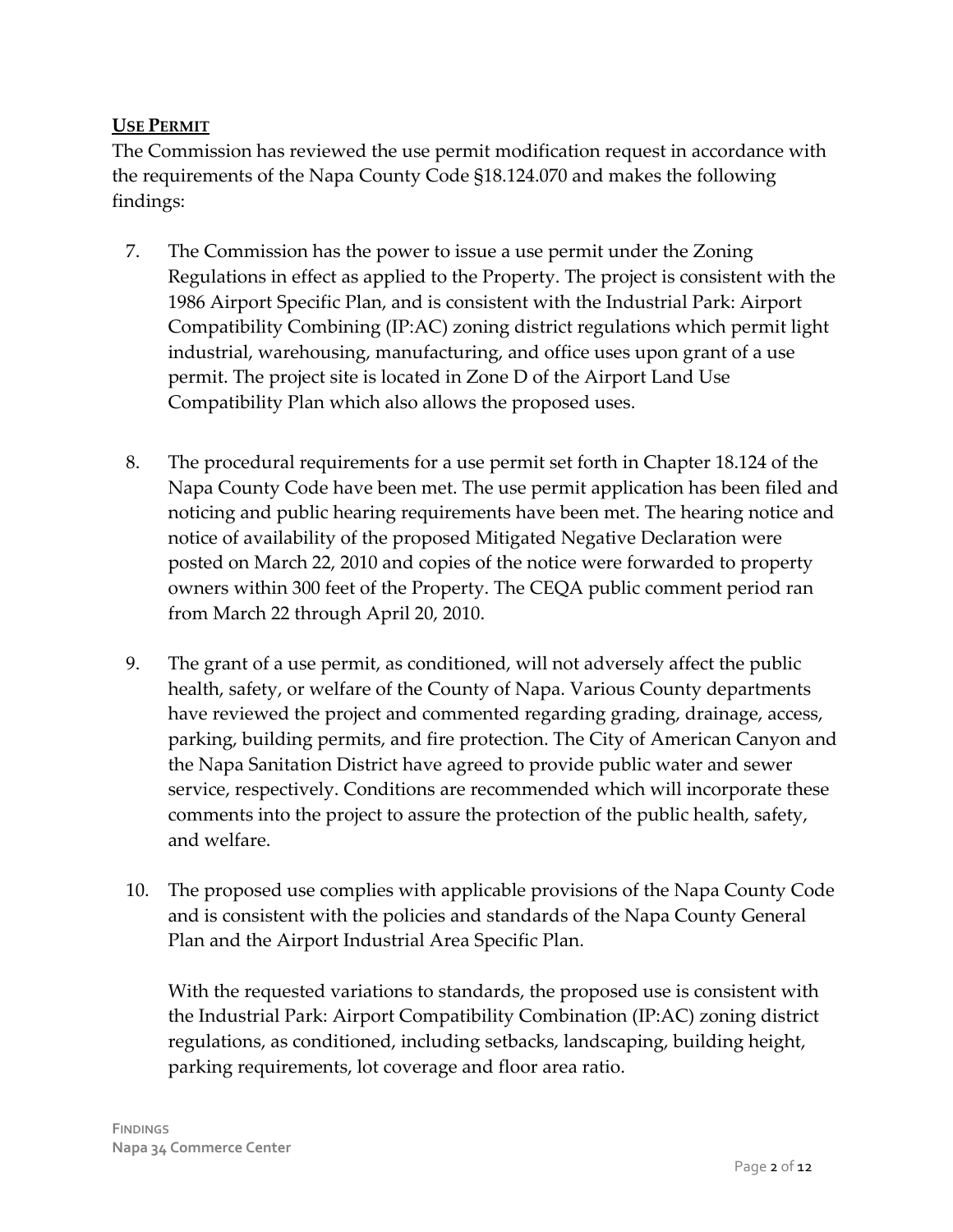The General Plan designates the airport area for industrial development. The project site is located within the General Plan land use designation Industrial and within the Business/Industrial Park designation of the 1986 Airport Industrial Area Specific Plan (AIASP,) which allow the proposed use. The project site is also within Compatibility Zone D of the Napa County Airport Land Use Compatibility Plan, which also allows the proposed use. The AISAP has been reviewed for project consistency. The proposed use is consistent with the goals, requirements, standards and policies in the General Plan, the AIASP, and the Airport Land Use Compatibility Plan.

The goals established by the General Plan are to plan for agriculture and related activities as the primary land use in Napa County and to plan for industrial land uses in locations that are compatible with adjacent uses and agriculture. Overall, the project was evaluated for and found to be consistent with General Plan policies concerning industrial land uses (enumerated below at the conclusion of these findings).

11. The proposed use will not require a new water system or improvement causing significant adverse effects, either individually or cumulatively, on the affected groundwater basin in Napa County (unless said use would satisfy any of the waiver criteria specified at §§ 13.15.070 and 13.15.080 of the Napa County Code.) The City of American Canyon will provide water service and the Napa Sanitation District will provide sewer service. "Will serve" letters have been issued by both jurisdictions indicating that they have adequate capacity to serve the project.

#### **VARIATION TO DEVELOPMENT STANDARDS**

The Commission has reviewed the use permit variation to development standards request in accordance with the requirements of Napa County Code §18.40.250, and makes the following findings:

12. The development plan results in a project that is superior in terms of design and environmental impacts when compared to a project processed under the development standards otherwise specified. The Industrial Park zoning district allows a wide variety of warehousing, distribution, light industrial, manufacturing, and office uses. This project consists of predominantly warehousing/distribution and office areas. The project includes includes a total of 740 automotive parking spaces, plus a further 80 bicycle spaces (of which 32 will be located in secure weatherproof bike lockers). The AIASP would require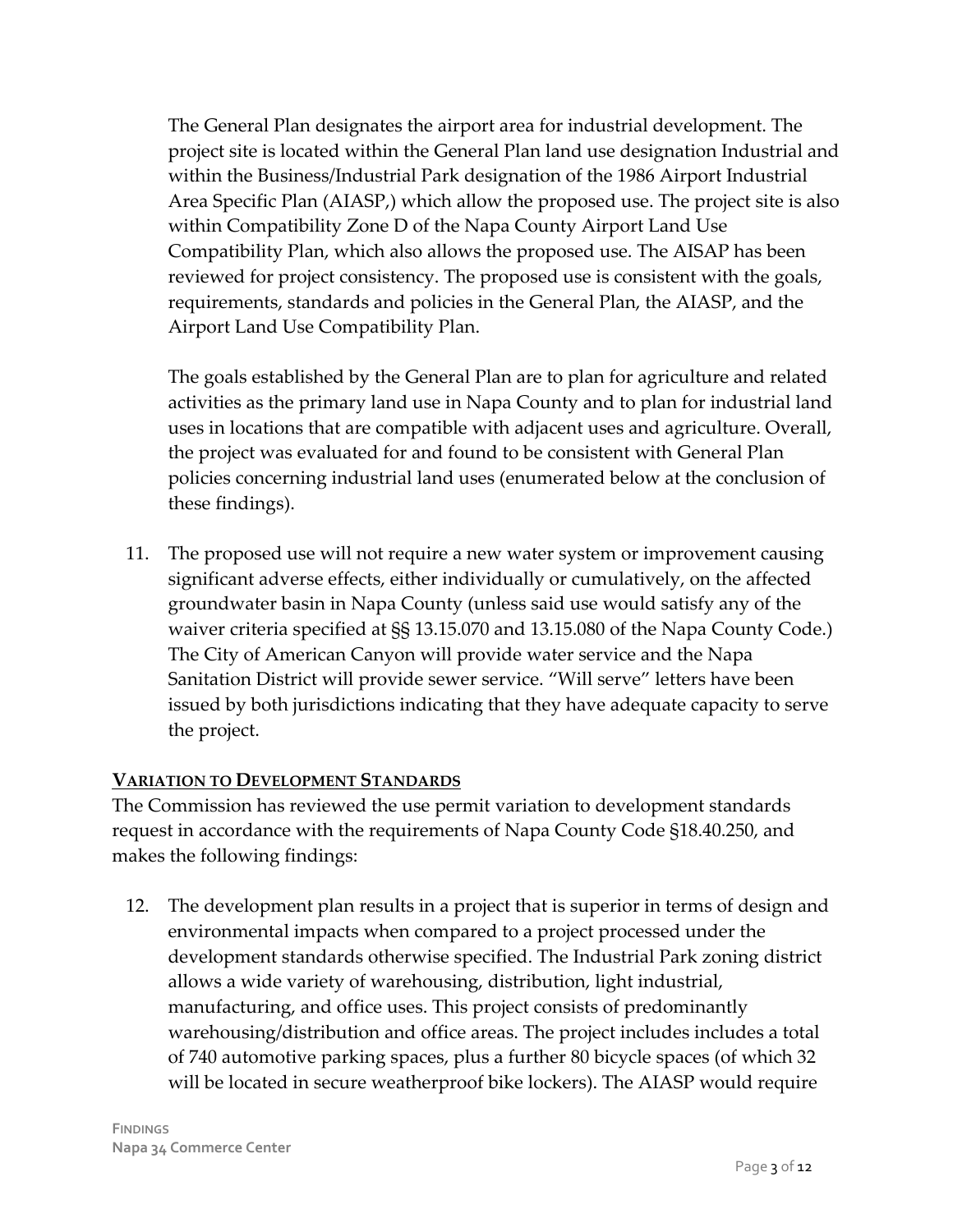750 parking spaces for a development of this scale, meaning that a waiver from parking requirements is technically required for the project. Submitted site plans indicate where and how ten additional parking stalls could be created outside of required setbacks should they become necessary in the future. At 740 spaces, on‐ site parking will be more than adequate. Providing the total number of spaces required by the Code would result in more paving/impervious surfaces on the site, which increase aesthetic and environmental impacts.

The proposed Airport Boulevard driveway conflicts with AIASP Circulation Element Section D‐2 (*Internal Circulation System Layout*, p.90) requirements that; ʺNo direct access to local properties should be permitted from Airport Road (sic‐ Airport Boulevard). These properties should be accessed from new collector streets which intersect with Airport Road." The driveway would be right‐in, right‐out only, the large wetland area represents a particular hardship for this site, forbidding construction of a driveway on Airport Boulevard would substantially degrade traffic function at the other project driveways on an extended Devlin Road, the proposed driveway would not impact potential future Caltrans interchange improvements at the intersection of Highway 29 and Airport Boulevard, and constructing a bridge to create an interior connection between the two halves of the site would be infeasible.

- 13. The development plan results in a cohesive design and treatment of the site, including architecture, landscaping, signage and lighting. The project has a high quality design indicative of Industrial Park standards with high quality architecture, landscaping, signage, and lighting.
- 14. The orientation and location of buildings, structures, open space and other features of the site plan protect and enhance existing natural resources or site features including significant existing vegetation and maintain and enhance existing views from and through the site. 50 mature trees are proposed to be removed, including 46 Coast live oaks and 4 Blue gum eucalyptus. As required by the project mitigated negative declaration, replacement plantings for the native Coast live oaks will be in-like-kind, at a 2:1 ratio, and in at least a 24" box size. Alternately, the mitigation measure would allow tree replacement in‐like‐ kind at a ratio of 3:1 and in at least a 15 gallon size. The main wetland, which bisects the parcel, is to be permanently preserved (along with more than two acres of buffer area) and enhanced as a component of the projectʹs stormwater pollution prevention plan. While the project will be prominently visible from Highway 29, the architecture of the proposed facility is of a high standard and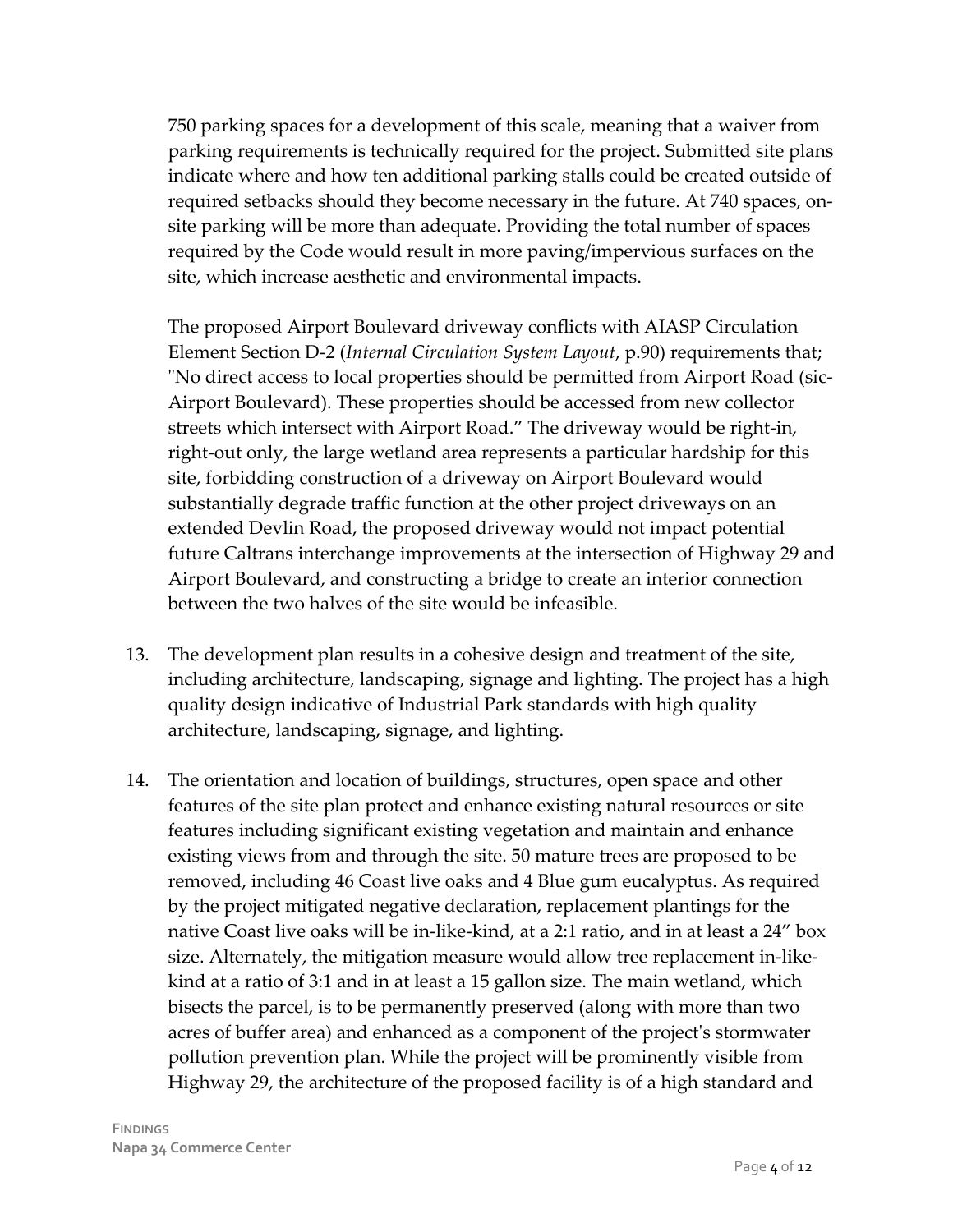unattractive and inappropriate signage features included in submitted plans have been relabeled as illustrative.

- 15. The overall project is consistent with the intent, purpose and applicable standards of the Napa County Airport industrial area specific plan. The Specific Plan seeks to promote business park and light industrial uses and has designated this area for development for over 20 years. Except for the requested variations to development standards, the proposed project is fully consistent with the Airport Industrial Area Specific Plan.
- 16. The site plan minimizes the effect of traffic on abutting streets through careful layout of the site with respect to location, dimensions of vehicular and pedestrian entrances, exit drives and walkways; through the adequate provision of off-street parking and loading facilities; through an adequate circulation pattern within the boundaries of the development; and through the surfacing and lighting of off‐ street parking facilities. Traffic impacts have been analyzed and mitigated to a less than significant level in the project mitigated negative declaration. The parking proposed for the development will be fully adequate for the uses anticipated to locate at the complex.
- 17. The site plan shall encourage alternatives to travel by automobile where appropriate, through the provision of facilities for pedestrians and bicyclists including covered parking for bicycles and motorcycles where appropriate. Public transit stops and facilities shall be accommodated as appropriate and other incentive provisions considered which encourage non‐automotive travel. The project complies with all standards for alternative transportation. Bicycle parking are incorporated into the project.
- 18. The site shall provide open space and landscaping which complement buildings and structures. Said open space shall be provided in a manner so as to be useful to residents, employees, or other visitors to the site. Landscaping shall be used to separate and/or screen service and storage areas, separate and/or screen parking areas from other areas, break up expanses of paved area, and define open space for usability and privacy. The project has landscaping that generally exceeds minimum requirements and is indicative of other upscale development in the business park. The landscape provides outdoor areas that can be utilized by employees and visitors to the site.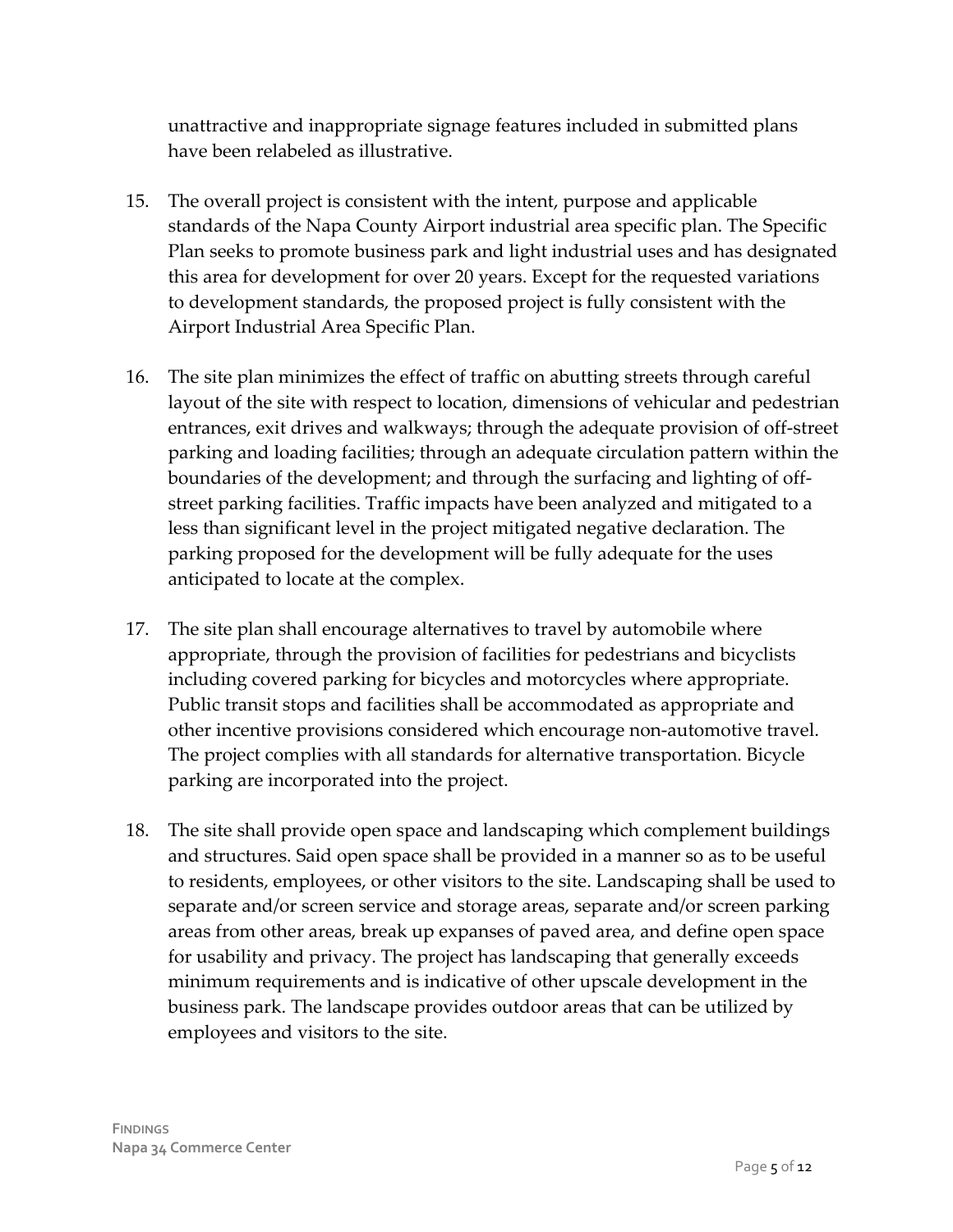- 19. Design of the site plan and proposed structures shall respect design principles in terms of maintaining a balance of scale, form and proportion, using design components which are harmonious and materials and colors which blend with elements of the site plan and surrounding areas. Location of structures shall take into account maintenance of view. Rooftop mechanical equipment shall be incorporated into the roof design or screened from adjacent properties. Utility installations such as trash enclosures, storage units, traffic control devices, transformer vaults and electrical meters shall be accessible and screened. The design of the project exceeds the design standards of the Industrial Park district and should represent an example of high quality development in the Airport area.
- 20. Signs, lighting fixtures, landscape improvements and similar common area features shall complement the site plan and avoid dominating the site and/or existing buildings on the site or overwhelming the building or structures to which they are attached. Multiple signs on a given site shall be of a consistent design theme. No signage is approved at this time. Future signage will be subject to comprehensive sign program review and approval. Signage akin to the oversized wine glass and barrels shown in submitted plans is not, and will not be, approved.
- 21. Provisions have been made for the permanent use and maintenance of parking areas and other common area fixtures used jointly by owners of the parcels included within the development plan. (Ord. 1234 § 10, 2004). Each property owner will be a member of an owners association and will be expected to meet all obligations related to maintenance of the common area features such as landscaping and parking.
- 22. The proposed modifications, considered together with the site specific mitigation measures and restoration where necessary, will provide superior overall aesthetic, environmental, and/or economic benefit that the minimum development standards set forth in the Specific Plan. All potential environmental impacts have been appropriately mitigated. The design of the project meets or exceeds the design requirements of the Airport Industrial Area Specific Plan resulting in project which is aesthetically superior to the type of project which could be constructed if requested parking reductions and driveway access exemptions were not approved.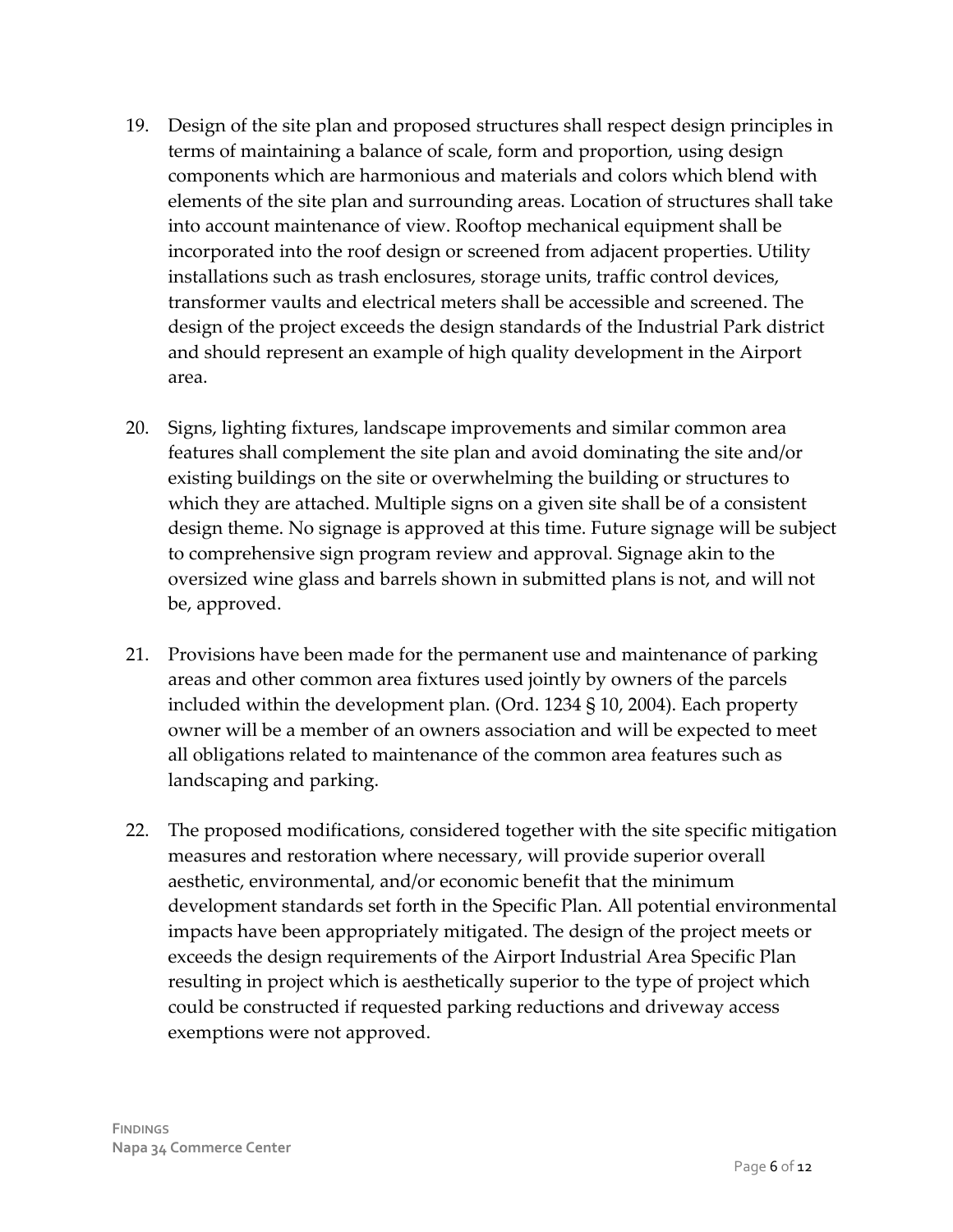23. The proposed modifications are consistent with applicable airport safety regulations; they pertain to reducing on‐site parking and exemptions from driveway location restrictions that do not directly affect airport safety.

#### **TENTATIVE PARCEL MAP**

Pursuant to Napa County Code § 17.14.060, the Commission shall deny approval of a tentative map if it makes any of the following findings:

24. *That the proposed map is not consistent with applicable general and specific plans. A proposed subdivision shall be deemed consistent with the Napa County General Plan and any applicable specific plan the County has officially adopted for the area where the land is located if the proposed subdivision or related land uses are compatible with objectives, policies, general land uses and programs specified by such plan or plans.*

**Analysis:** The project site is designated as Industrial on the adopted Land Use Element of the Napa County General Plan, is within the Business/Industrial District of the Airport Industrial Area Specific Plan (AIASP) and is zoned IP:AC – Industrial Park: Airport Compatibility. The project is consistent with the General Plan and AIASP designations, as well as the IP:AC zoning district regulations that apply to this property. The proposed building and site improvements associated with the use permit are consistent with applicable County regulations.

25. *That the design or improvement of the proposed subdivision is not consistent with applicable general and specific plans.*

**Analysis:** The tentative parcel map would create 11 parcels ranging in size from 0.2 to 7.2 acres. Each of the eight industrial park buildings would be located on a separate parcel and would include all associated parking areas. Three additional parcels would be dedicated to stormwater treatment and wetland preservation. Overall, the proposed parcel map is consistent with the General Plan and the AIASP.

26. *The site is not physically suitable for the type of development.*

**Analysis:** The property is located within the IP zoning district and is located within a developing industrial park. The proposed project is consistent with development standards contained in the zoning ordinance and the AIASP.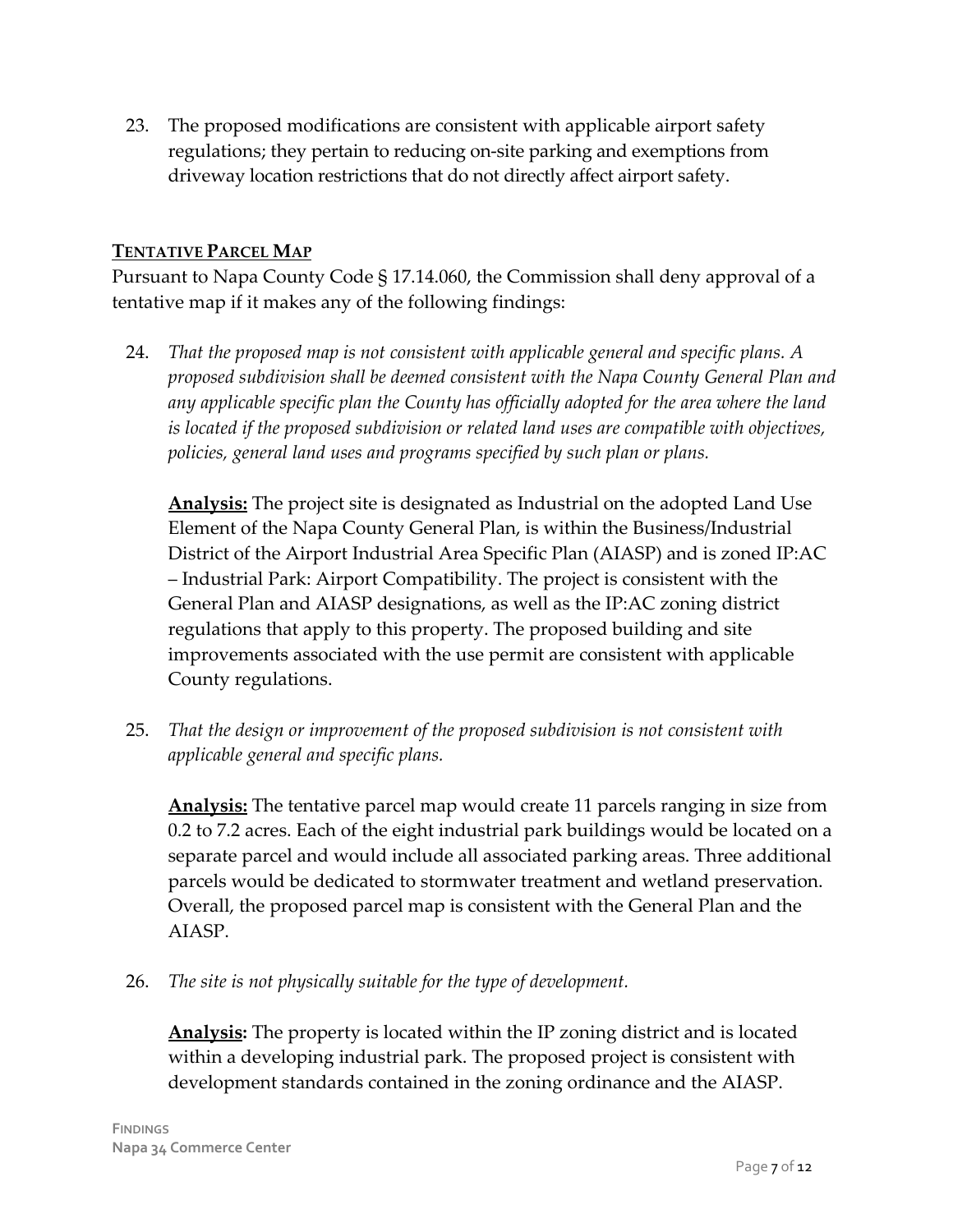Located near two state highways, rail service and a regional airport, the site is physically suitable for the proposed development.

27. *The site is not physically suitable for the proposed density of development.*

**Analysis:** The existing site is currently designated for office/industrial development in the General Plan and the AIASP. The site is generally level and has urban services provided, including public water and sewer. The proposed subdivision does not increase the acceptable density or intensity anticipated by the Zoning Ordinance and AIASP. The extent of potential development on this site will not change as a result of the subdivision.

28. *The design of the subdivision or the proposed improvements is likely to cause substantial environmental damage or substantially and avoidably injure fish or wildlife or their habitat.*

**Analysis:** An Initial Study and Mitigated Negative Declaration were prepared for the project which finds that the proposed project will not have a significant impact on any special status plant or animal species or wetlands or wildlife corridors on the project site or within the immediate vicinity. The design of the tentative parcel map will not injure fish or wildlife or their habitat.

29. *The design of the subdivision or the type of improvements is likely to cause serious public health or safety problems.*

**Analysis:** The proposed development and the proposed tentative parcel map are consistent with the IP:AC zoning district and Airport Industrial Area Specific Plan. All public utilities and improvements, including water, sewer, and storm drains are consistent with the AIASP. The project includes the extension of Devlin Road, a public street, consistent with the Napa County General Plan and AIASP.

30. *The design of the subdivision or the type of improvements will conflict with easements, acquired by the public at large, for access through or use of, property within the proposed subdivision.*

**Analysis:** There will be no conflict with easements acquired for the public. Abandonment to 15' of an existing 60' public utilities easement at the southern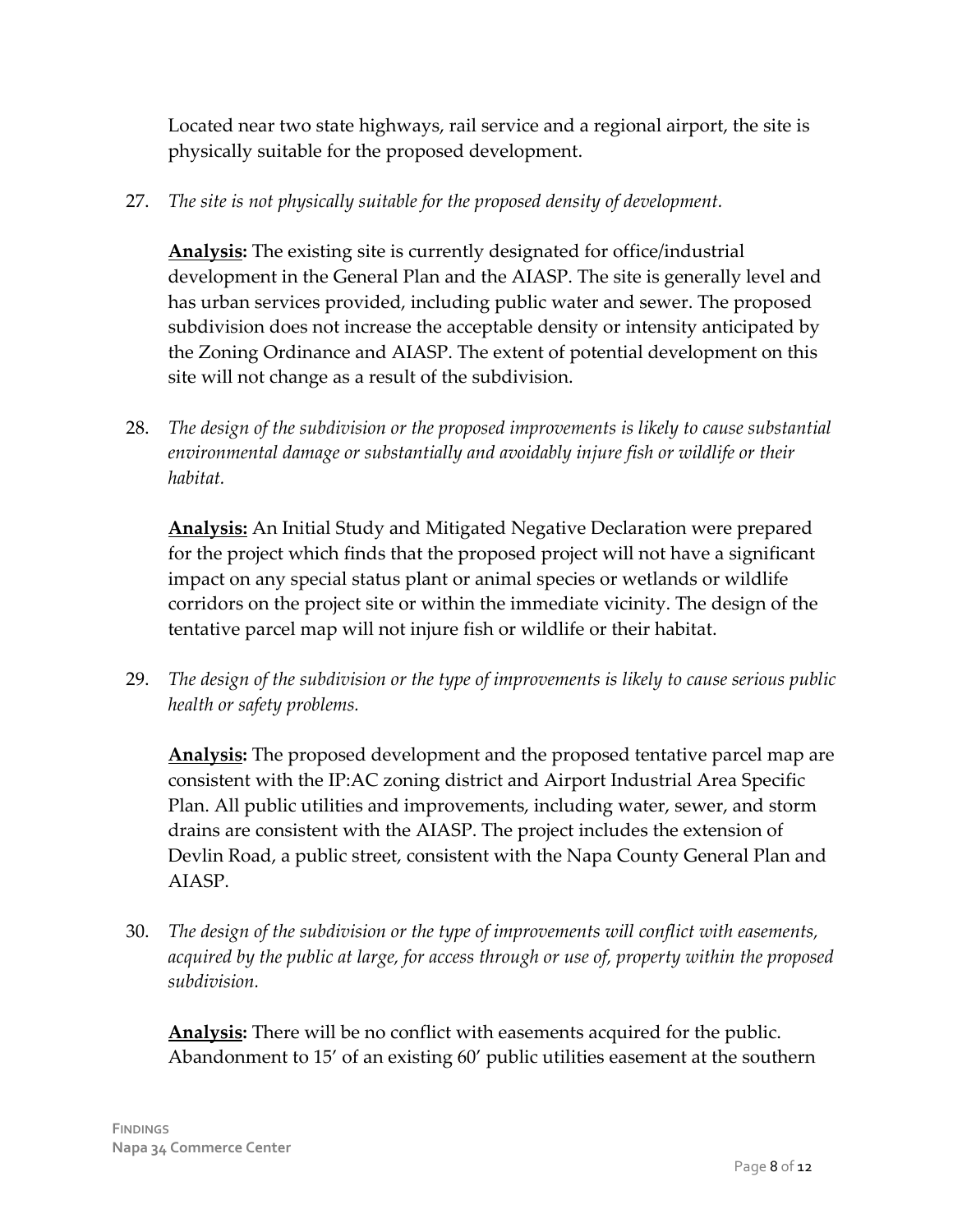edge of the property has been analyzed and found acceptable by the County Surveyor and the Department of Public Works.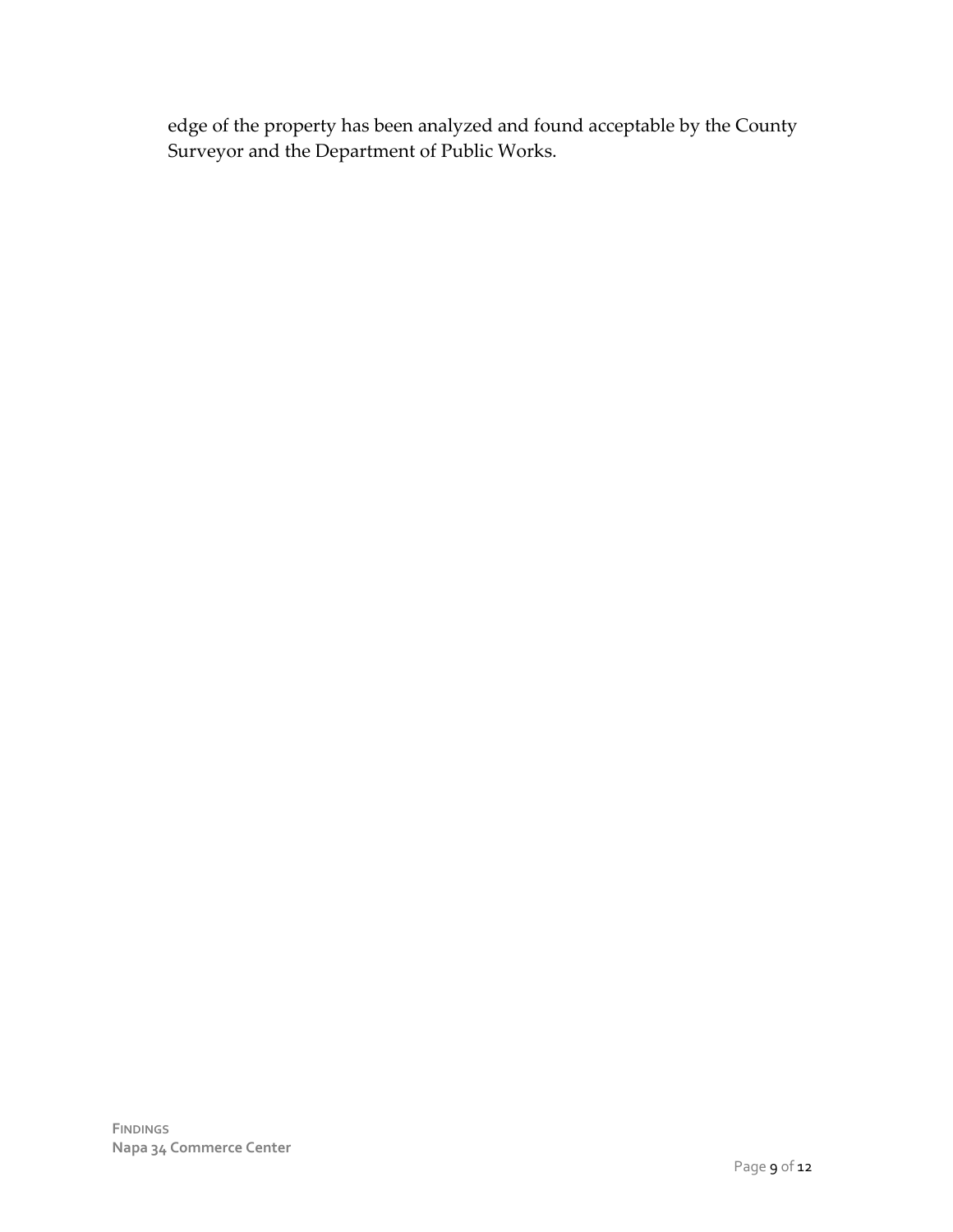## **GENERAL PLAN POLICIES**

The Commission finds this project fully consistent with the following General Plan policies:

| <b>Policy AG/LU-37</b> | The County will locate industrial areas adjacent to major<br>transportation facilities. Necessary utilities and services, including<br>child care centers, will be planned to meet the needs of the<br>industrially zoned areas.                                                                                                                                                                                                                                                                                                    |
|------------------------|-------------------------------------------------------------------------------------------------------------------------------------------------------------------------------------------------------------------------------------------------------------------------------------------------------------------------------------------------------------------------------------------------------------------------------------------------------------------------------------------------------------------------------------|
| <b>Policy AG/LU-38</b> | The Airport Industrial Area Specific Plan (AIASP) was adopted in<br>1986 to set forth detailed land use and circulation standards, capital<br>improvement requirements, associated financing, and<br>improvement sequencing measures, as well as necessary<br>supporting policies and regulatory procedures for the industrial<br>area near Napa County Airport. The AIASP, as amended,<br>implements the General Plan in the Airport Industrial Area.                                                                              |
| <b>Policy AG/LU-39</b> | The County will plan for the reservation of sufficient industrial<br>property to satisfy future demands for orderly growth and<br>economic development of the County. Non-agriculturally oriented<br>industry shall not be located on productive agricultural lands, but<br>should be located in areas more suitable for industrial purposes.                                                                                                                                                                                       |
| <b>Policy AG/LU-93</b> | The County supports the continued concentration of industrial uses<br>in the South County area as an alternative to the conversion of<br>agricultural land for industrial use elsewhere in the county.                                                                                                                                                                                                                                                                                                                              |
| <b>Policy AG/LU-95</b> | New land uses in the South County Industrial Areas shall be<br>compatible with or buffered from adjacent industrial uses and<br>consistent with the Land Use Compatibility Plan for Napa Airport.                                                                                                                                                                                                                                                                                                                                   |
| <b>Policy AG/LU-96</b> | The Airport Industrial Area is planned for industrial and<br>business/industrial park uses that support agriculture and meet<br>industrial and business park needs consistent with the 1986 Airport<br>Industrial Area Specific Plan. In 2004, the Airport Industrial Area<br>Specific Plan was amended to recognize two hotels which were<br>subsequently approved for construction. Further commercial uses<br>in the area shall be limited to local-serving uses that support or<br>serve the industrial and business park uses. |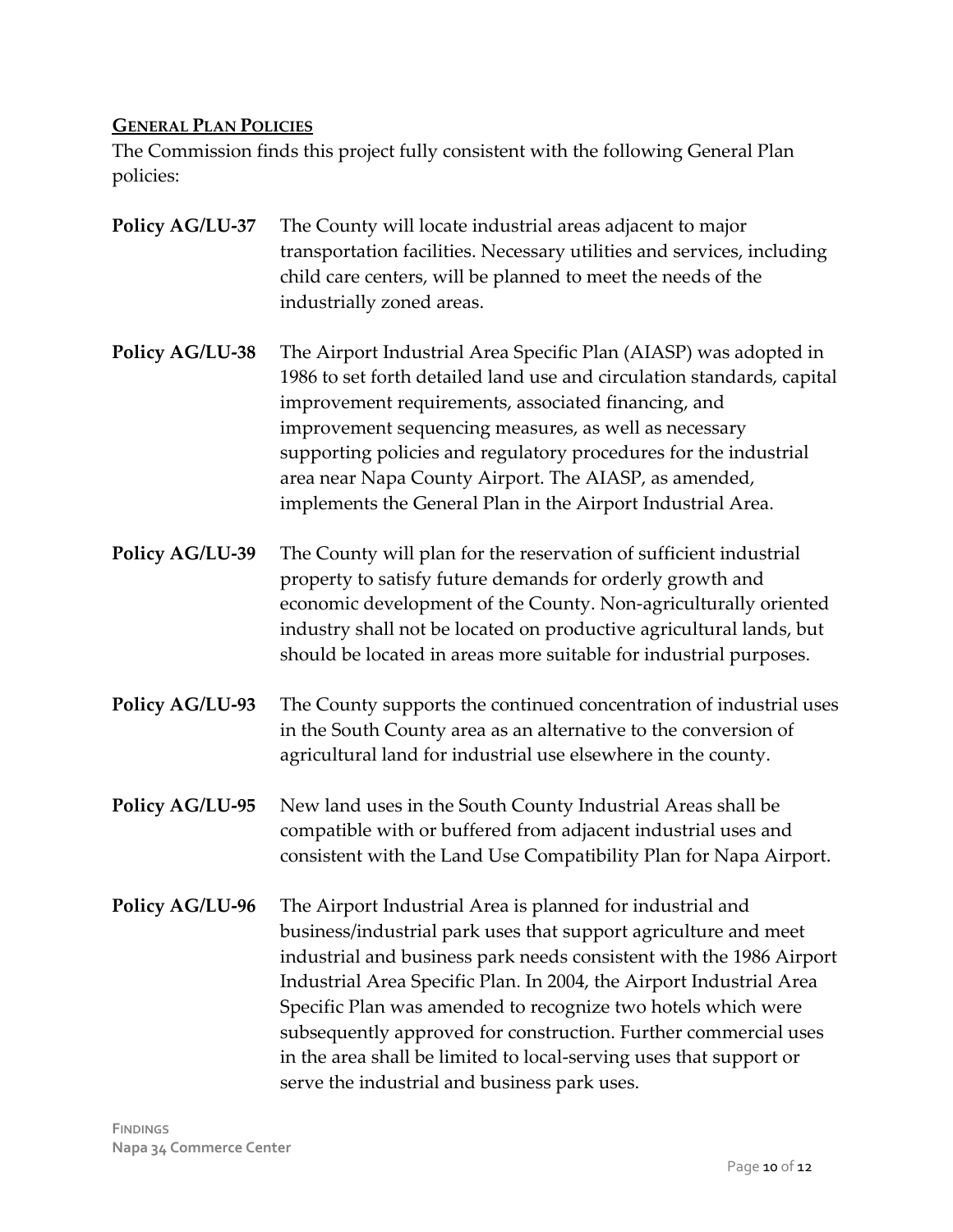- **Policy CON-13** The County shall require that all discretionary residential, commercial, industrial, recreational, agricultural, and water development projects consider and address impacts to wildlife habitat and avoid impacts to fisheries and habitat supporting special‐status species to the extent feasible. Where impacts to wildlife and special-status species cannot be avoided, projects shall include effective mitigation measures and management plans.
- **Policy CON‐14** To offset possible losses of fishery and riparian habitat due to discretionary development projects, developers shall be responsible for mitigation when avoidance of impacts is determined to be infeasible. Such mitigation measures may include providing and permanently maintaining similar quality and quantity habitat within Napa County, enhancing existing riparian habitat, or paying in‐kind funds to an approved fishery and riparian habitat improvement and acquisition fund. Replacement habitat may occur either on‐ site or at approved off‐site locations, but preference shall be given to on-site replacement.
- **Policy CON‐44** The County shall identify, improve, and conserve Napa County's surface water resources through the following measures:

a) Evaluate and develop land use policies resulting in the appropriate density and mix of impervious surface and stable vegetation cover to improve water quality and reduce surface water pollution and siltation within domestic water supply watersheds.

- **Policy CON-60.5** All aspects of landscaping from the selection of plants to soil preparation and the installation of irrigation systems should be designed to reduce water demand, retain runoff, decrease flooding, and recharge groundwater.
- **Policy CON‐72** The County shall seek to reduce the energy impacts from new buildings by applying Title 24 energy standards as required by law and providing information to the public and builders on available energy conservation techniques, products, and methods available to exceed those standards by 15 percent or more.